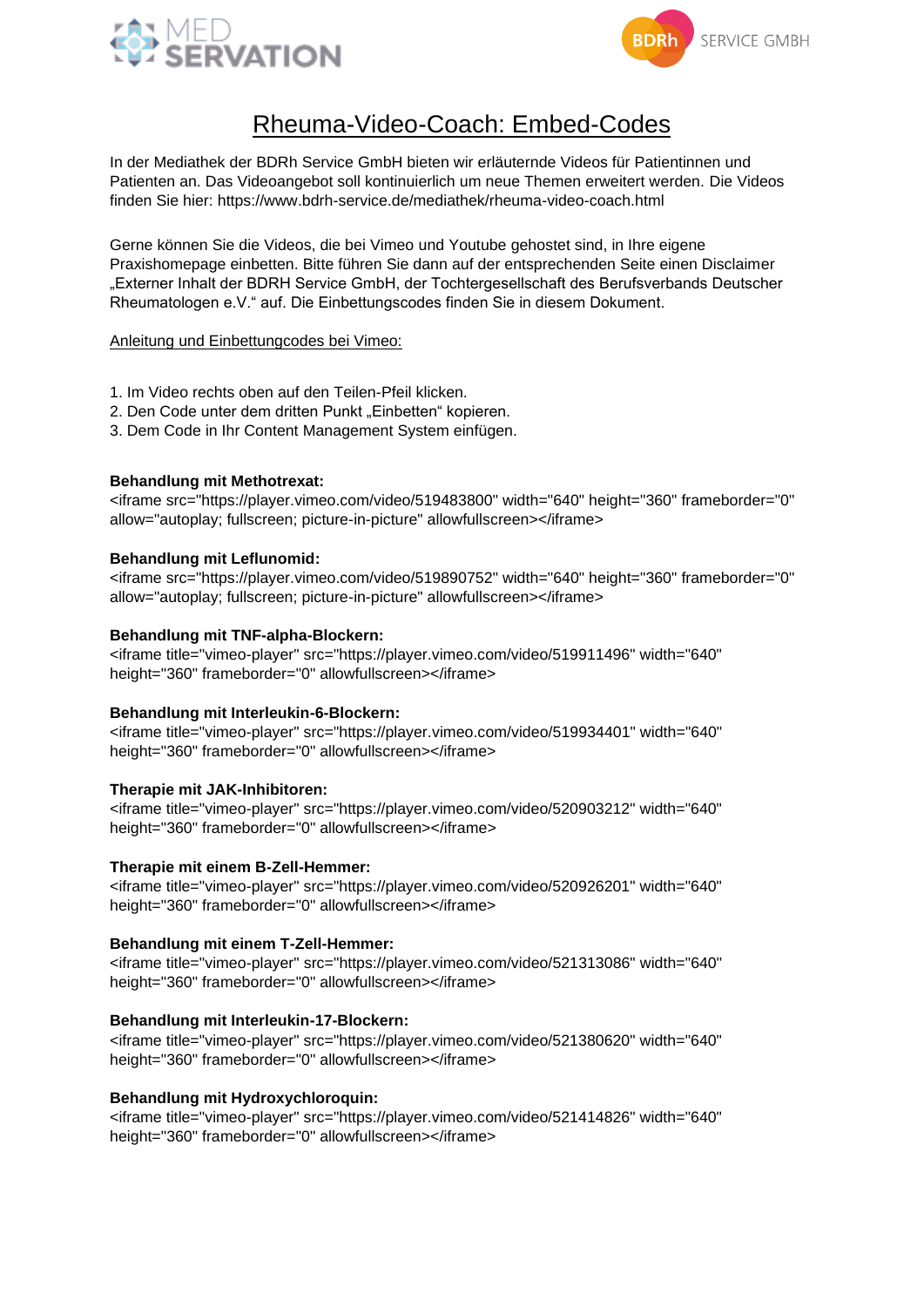



# **Behandlung mit Sulfasalazin:**

<iframe title="vimeo-player" src="https://player.vimeo.com/video/521761639" width="640" height="360" frameborder="0" allowfullscreen></iframe>

Anleitung und Einbettungcodes bei Youtube:

- 1. Unter dem Video auf Teilen klicken
- 2. Auf Einbetten klicken
- 3. Kopieren und Code in Ihr Content Management System einfügen

## **Behandlung mit Methotrexat:**

<iframe width="560" height="315" src="https://www.youtube.com/embed/mfhhU7Tbxxg" title="YouTube video player" frameborder="0" allow="accelerometer; autoplay; clipboard-write; encrypted-media; gyroscope; picture-in-picture" allowfullscreen></iframe>

## **Behandlung mit Leflunomid:**

<iframe width="560" height="315" src="https://www.youtube.com/embed/MAjLDZzh9AE" title="YouTube video player" frameborder="0" allow="accelerometer; autoplay; clipboard-write; encrypted-media; gyroscope; picture-in-picture" allowfullscreen></iframe>

## **Behandlung mit TNF-alpha-Blockern:**

<iframe width="560" height="315" src="https://www.youtube.com/embed/XQYqlUGflzU" title="YouTube video player" frameborder="0" allow="accelerometer; autoplay; clipboard-write; encrypted-media; gyroscope; picture-in-picture" allowfullscreen></iframe>

## **Behandlung mit Interleukin-6-Blockern:**

<iframe width="560" height="315" src="https://www.youtube.com/embed/h0H-RmAjejM" title="YouTube video player" frameborder="0" allow="accelerometer; autoplay; clipboard-write; encrypted-media; gyroscope; picture-in-picture" allowfullscreen></iframe>

#### **Therapie mit JAK-Inhibitoren:**

<iframe width="560" height="315" src="https://www.youtube.com/embed/6ma0psQm71k" title="YouTube video player" frameborder="0" allow="accelerometer; autoplay; clipboard-write; encrypted-media; gyroscope; picture-in-picture" allowfullscreen></iframe>

# **Therapie mit einem B-Zell-Hemmer:**

<iframe width="560" height="315" src="https://www.youtube.com/embed/Uaq\_iqBGEqg" title="YouTube video player" frameborder="0" allow="accelerometer; autoplay; clipboard-write; encrypted-media; gyroscope; picture-in-picture" allowfullscreen></iframe>

#### **Behandlung mit einem T-Zell-Hemmer:**

<iframe width="560" height="315" src="https://www.youtube.com/embed/fab5lz\_IGMY" title="YouTube video player" frameborder="0" allow="accelerometer; autoplay; clipboard-write; encrypted-media; gyroscope; picture-in-picture" allowfullscreen></iframe>

# **Behandlung mit Interleukin-17-Blockern:**

<iframe width="560" height="315" src="https://www.youtube.com/embed/aIrcegrOB78" title="YouTube video player" frameborder="0" allow="accelerometer; autoplay; clipboard-write; encrypted-media; gyroscope; picture-in-picture" allowfullscreen></iframe>

# **Behandlung mit Hydroxychloroquin:**

<iframe width="560" height="315" src="https://www.youtube.com/embed/d8g48f3\_REA" title="YouTube video player" frameborder="0" allow="accelerometer; autoplay; clipboard-write; encrypted-media; gyroscope; picture-in-picture" allowfullscreen></iframe>